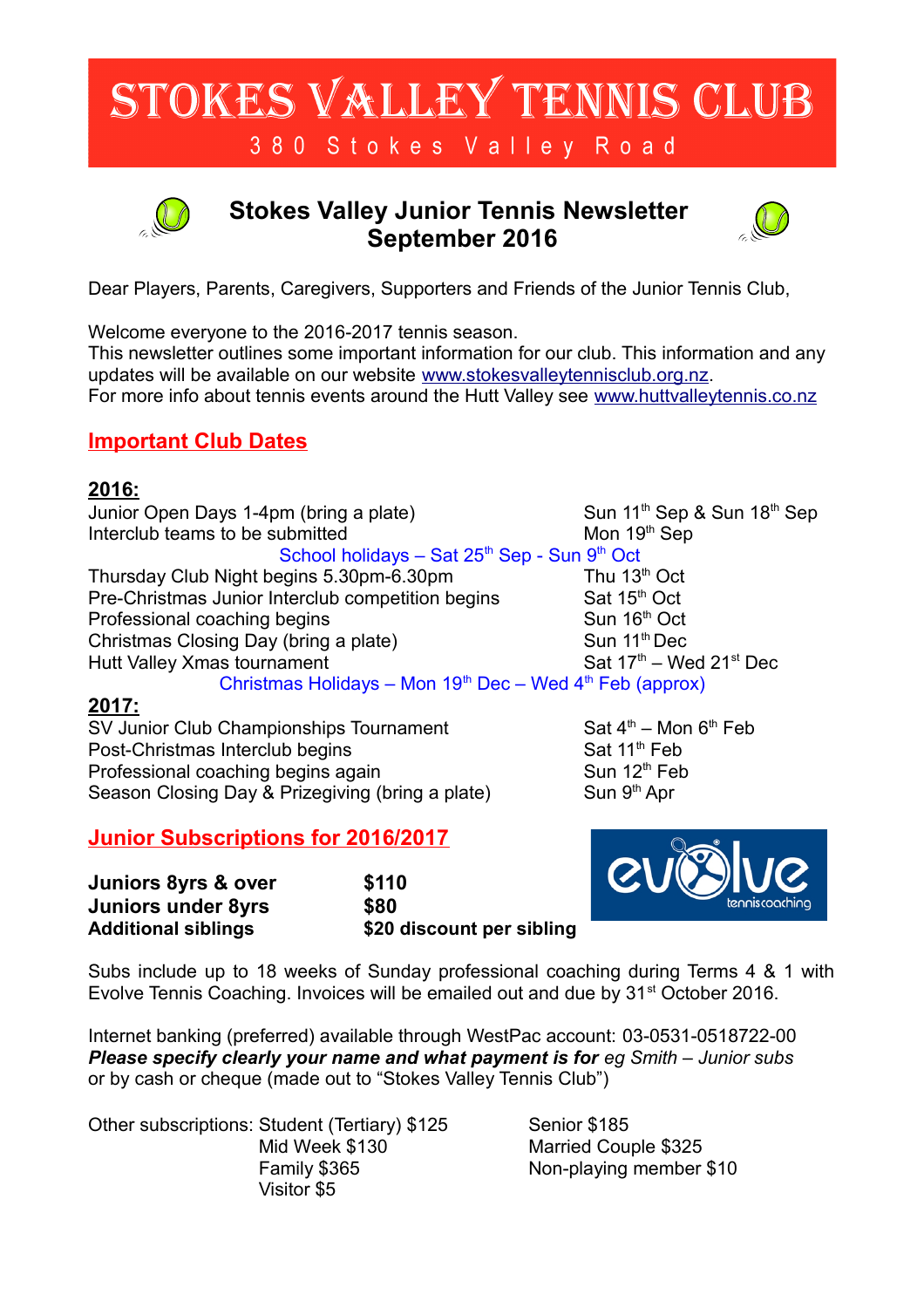# **Sunday Afternoon Session Times**

| Beginners (using red and orange level balls) | $1pm - 2pm$ |
|----------------------------------------------|-------------|
| Early interclub players & new teenagers      | 2pm - 3pm   |
| <b>Advanced interclub players</b>            | $3pm - 4pm$ |

Please remember drink bottles, hats and sunscreen.

Parents will be asked to be part of a roster to assist on Sundays. No tennis experience needed, just a commitment to come and have fun supporting the kids and coach for perhaps 1-2hrs a term. Duties might include horrible tasks such as tossing balls, handing out treats & player of the day certificates, and selling ice-blocks!

In the event of poor weather, a decision to cancel Sunday training will be made around midday and a message posted on our website.

So if unsure, please check our website around 12 noon!

### **Hot Shots**

Our Stokes Valley club is registered as a Hot Shots Community Play and Coaching venue and part of a national tennis programme that caters to younger participants through the use of scaled equipment and games-based learning.



Learn more and register your junior for free giveaways at [www.tennishotshots.co.nz/](http://www.tennishotshots.co.nz/)

#### **Interclub**

Teams are due to be submitted Mon 19<sup>th</sup> September with competition beginning Sat 15<sup>th</sup> October. The HV competition team entry fee is \$40 for the Pre-Xmas round and \$40 for the Post-Xmas round (to be divided amongst team members). There will usually also be some ball costs.

This season we are electing not to re-enter teams into the Wellington Regional competition, finding the next best step for our strongest juniors is the HV Senior competition. Juniors are allowed to be involved in both Junior and Senior competitions as they successfully transition and develop their tennis.

Keys will again be made available to managers so the club-house facilities and courts can be opened easily for interclub matches and for team practices.

**Court Keys:** Available to parents of junior members on request (costs to be confirmed)

### **Junior Championships**

All registered juniors are automatically eligible to enter our championships tournament. At this stage the tournament will be held on Waitangi weekend (over  $4^{\text{th}}$ ,  $5^{\text{th}}$  &  $6^{\text{th}}$  Feb 2017).

Entry is optional but recommended for the social & match experience. Entries will be taken in December.

Age-group Singles (ie 9s, 11s, 13s, 15s & 18s), Novice Singles and Open Doubles are available to be entered.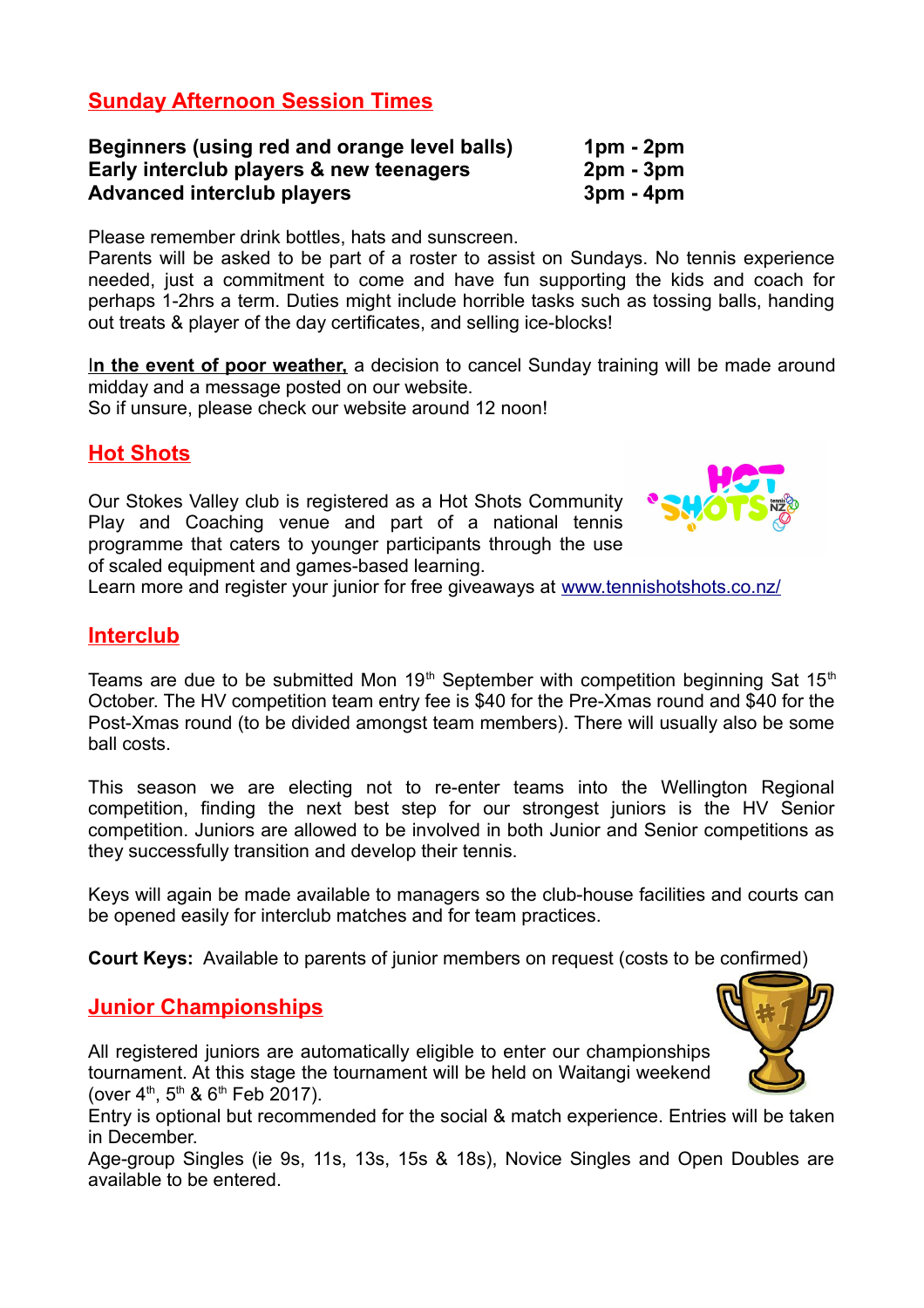## **Thursday Club Nights 5.30pm-6.30pm**

Back on this season!! Starting Thursday 13<sup>th</sup> Oct. For interclub level players to grab an extra practice during the week. Any support with this night appreciated. If weather looking uncertain please check web or email for cancellations.

#### **Local Tournaments**

Keep an eye out for upcoming tournaments and events: Tennis NZ website: [tennis.kiwi/](http://tennis.kiwi/) & Hutt Valley Tennis website: [huttvalleytennis.co.nz/](http://www.huttvalleytennis.co.nz/)

Coming up in Term 4:

Technifibre Wellington Junior Open Mon  $3^{rd}$  – Fri  $7^{th}$  Oct (entries close Sun  $25^{th}$  Sep) HV Intermediate Schools Tournament – Tue  $18<sup>th</sup>$  Oct (enter through your school) HV Primary Schools Tournament – Thur  $20<sup>th</sup>$  Oct (enter through your school) HV-Xmas Junior Tournament Thurs  $17<sup>th</sup>$  – Mon  $21<sup>st</sup>$  Dec

### **Ways to Help**

Though we do have professional coaching sessions available, we are otherwise a *voluntary* organisation and hugely appreciate involvement at any level.

Because we are a smaller club and rely on grants for supplying coaching, this may also need to be supplemented with fundraising. We have had a number of great fundraisers (movies, quiz-nights) in past seasons – fresh ideas are always welcome

Thank you to all those who kindly offer their assistance - getting involved really helps make the club your own :)

### **Sponsorship**

Special thanks again to John, Elizabeth and Marcus Anderson at Stokes Valley New World who have been so very generous to our juniors for over a decade, supplying weekly chocolate treats and also interclub uniforms, in conjunction with the SV Community Trust. Please pay them back the favour and keep supporting the local NW! Also to Shane & Jase from Thump Sports at Mitchell Park & Khandallah, always generously sponsoring prizes towards club events. Go and see them for all your tennis needs.

**Facebook:** Look for us also on [www.facebook.com/StokesValleyTennisClub?ref=hl](http://www.facebook.com/StokesValleyTennisClub?ref=hl)

#### *Regards*

*Theresa Lill & Jeff Lummis Junior Convenor Club Captain ph: 977 5937 or 021 167 9413 563 7815 or 027 243 0838*